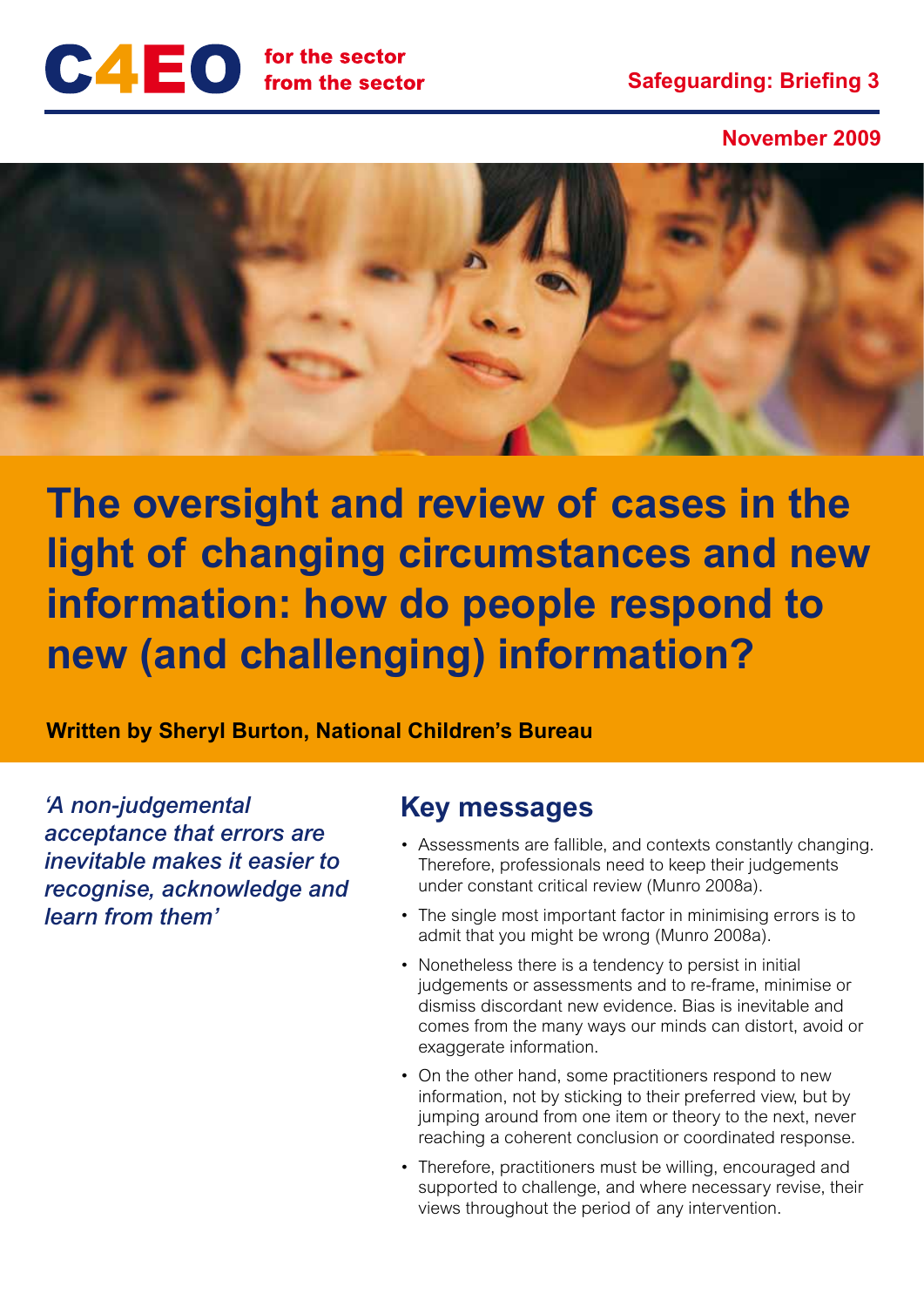To achieve this, practitioners and their managers should routinely play their own 'devil's advocate' in considering alternative actions, explanations or hypotheses.

- Studies of the implementation of the *Framework for the assessment of children in need and their families* (Department of Health *et al* 2000) have reported improvements in consistency, transparency and accountability, though concerns persist in the quality and level of analysis in assessments.
- Supervision should provide a safe but challenging space to oversee and review cases with the help of a fresh, experienced, pair of eyes and to systematically guard against either rigid adherence to a particular view or the opposite tendency to jump from one theory to another without resolution.
- Managers at all levels must ensure a 'learning culture' (Laming 2003) with an ethos in which reflective practice and self-questioning are accepted and actively promoted – a non-judgemental acceptance that errors are inevitable makes it easier to recognise, acknowledge and learn from them.

## **Key topics and some example questions**

#### **The agency culture**

- How does our agency culture promote critical reflection and revision of views in light of new evidence or alternative hypotheses? Are we open to challenging input from our staff, peers or from outside agencies?
- How do we guard against a culture of denial and false optimism in the questions we ask and in deciding the information we pay attention to?

#### **Audit**

- What models/methods do we have for auditing front-line practice?
- Do our audit processes involve talking directly to practitioners and to children and families as well as reading written records? (Fish 2009)
- Do our tools for individual/multi-agency case file audits ask questions that elicit information about practitioner–family contact to inform us about actual practice?
- Do they help us to understand why practitioners act as they do and what factors influence them?
- Do we consider what impact audits have on changing practice?
- How involved are senior managers in auditing and other quality assurance processes?

#### **Organisational practice**

• How confident are we that our specialist advisers, legal advisers, reviewing officers, chairs of conferences and other staff who have responsibility for auditing and reviewing cases, are themselves able to question, probe, challenge and effectively assist decision-making and proper consideration of new information?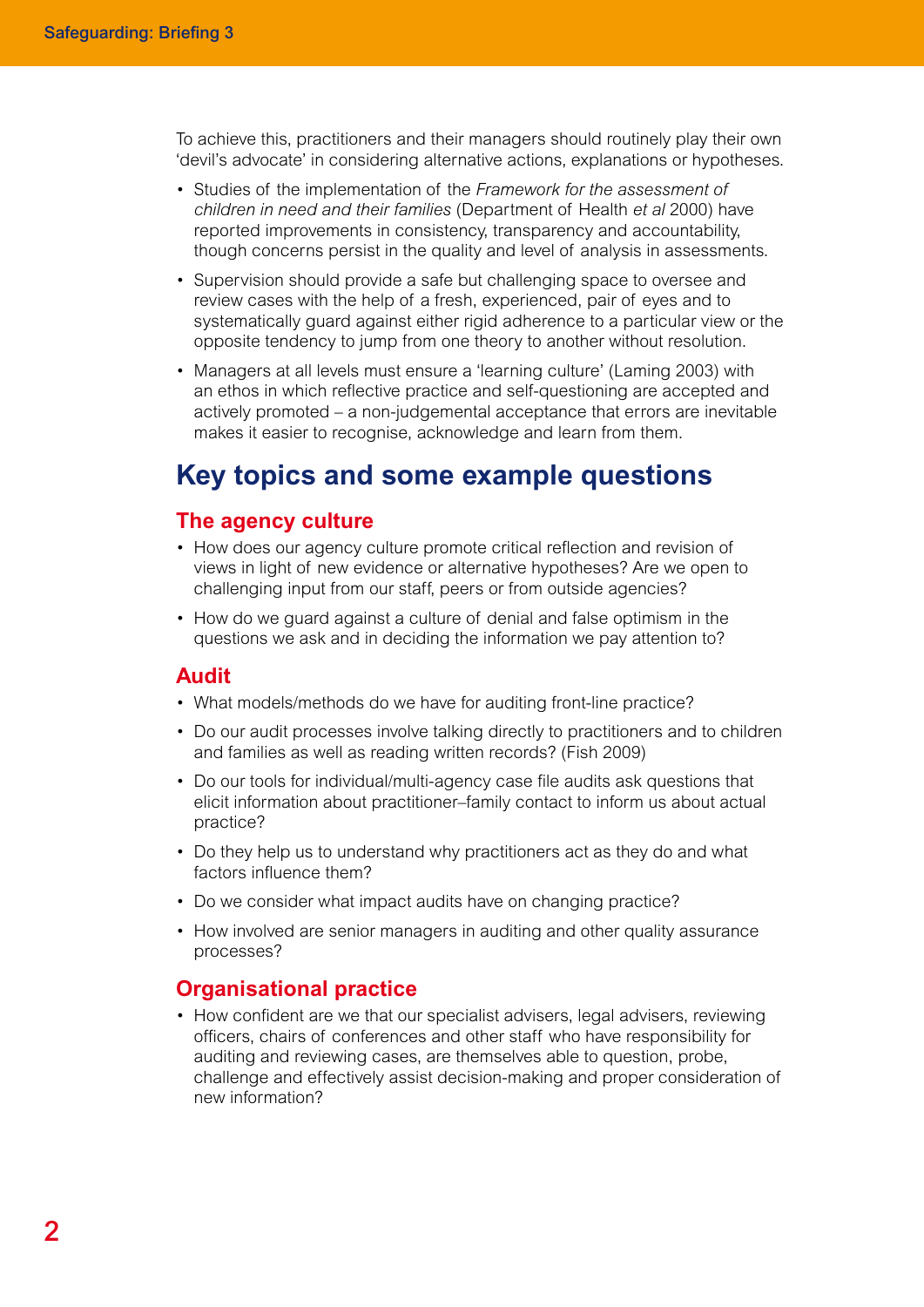- How robust is our supervision policy? How do we know it is being implemented in all aspects? Does it differentiate between its various functions and allow the possibility of splitting roles where necessary? How else do practitioners get access to advice and support?
- How do we ensure that agency policies, overt or covert, do not compound problems such as a lack of receptiveness to new information?

### **Learning from experience**

- How do we learn from, and help others to learn from, successes and mistakes?
- How effective is our approach to serious case reviews and learning from them? What are we learning from reviewing all child deaths? In addition, have we looked at innovative approaches/audit models for evaluating critical incidents and learning from best practice?

#### **Front-line staff**

• What do we know about how our newly qualified staff's experience of working in our agency? How are they being supervised and their professional development nurtured?



- How do we encourage front-line staff to reflect regularly on and check their decisions?
- How are we promoting continuing professional development for all front-line staff?
- Do front-line staff have protected time to update themselves on new policy and research and how are they being encouraged to translate and apply it to their practice? Are they expected and encouraged to 'research' more complex cases by seeking out the relevant knowledge, and are they given time to do so? (Fish 2009).
- Are we using professional development bodies, and if so how?
- When, as we must do, we read case reports or files or ask managers about practice, do we ask which cases they are most worried about and why?
- Do we also ask which cases they are least worried about and why?
- When we read these files or hear about these cases, do we get a clear picture of what daily life is like for that child, living in that household?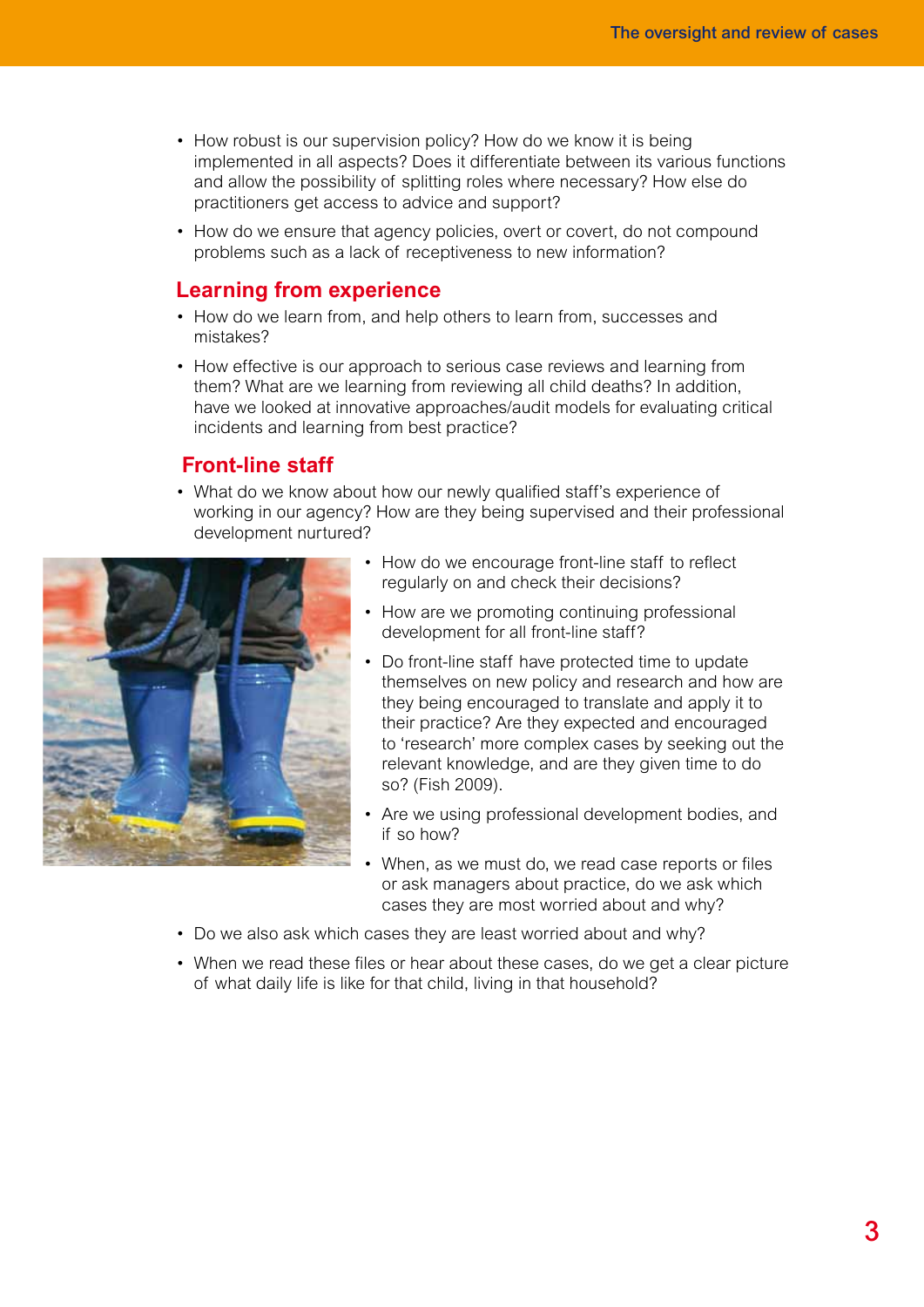## **Introduction**

Research indicates that people are reluctant decision-makers. In child protection work, this may manifest itself in avoiding decision-making so that, ultimately, decisions are often made in response to a crisis. Agency policies and the prevailing culture and ethos can either exacerbate or mitigate this problem.

This briefing focuses on what is known about how people make decisions in child protection work and, in particular, on how they respond to new and challenging information under pressure, in ongoing chronic situations when children may be at significant risk of harm. It will assist Directors of Children's Services and senior managers in all relevant agencies to reflect on, develop and sustain the culture and ethos around supervision and management to ensure better oversight and review of cases. The briefing draws on research as well as on knowledge of practice. While it has drawn heavily on social work practice and research, the messages are applicable to all professionals and agencies.

## **What is the issue?**

*'One of the most common, problematic tendencies in human cognition … is our failure to review judgements and plans – once we have formed a view on what is going on, we often fail to notice or to dismiss evidence that challenges that picture.'*

#### (Fish, Munro and Bairstow 2009: p9)

Child protection inevitably involves working with uncertainties and making difficult decisions and complex judgements on the basis of incomplete information in rapidly evolving, often hostile and highly stressful contexts. Leaving a child in a dangerous home or splitting a family are both potentially very damaging and mistakes are inevitable. Judgements and decisions must

*'Leaving a child in a dangerous home or splitting a family are both potentially very damaging and mistakes are inevitable'*

be taken, and working hypotheses reached, but nonetheless professionals need to constantly guard against the tendency to cling to their original beliefs and overlook, devalue or re-frame any new information that challenges those beliefs (Munro 1999, 2008b).

Gambrill (2005), writing on errors in decision-making in child welfare and the complex context in which mistakes are made, comments that 'many errors occur

because of confirmation biases', when professionals search only for information that supports their preferred view. She similarly notes the dangers of 'ratcheting', persisting with a viewpoint in spite of apparent evidence that it is wrong. Holland (2004: p144) comments on the need for social workers to take active steps to work against 'our human tendency to seek only the information that we wish to find', and Hollows (2003) confirms the dangers of a tendency to 'unconflicted adherence' where new information or risk of harm is discounted and the current strategy maintained without challenge or change.

#### **Developing and revising rational assessments**

The need to constantly revisit – and if necessary revise – initial assumptions in the light of either fresh evidence or a fresh view of that existing evidence is essential if judgements are not to be rendered unsound as the premises and circumstances on which they were based change. The skills of reasoning, deduction and judgement necessary in developing, and subsequently revising,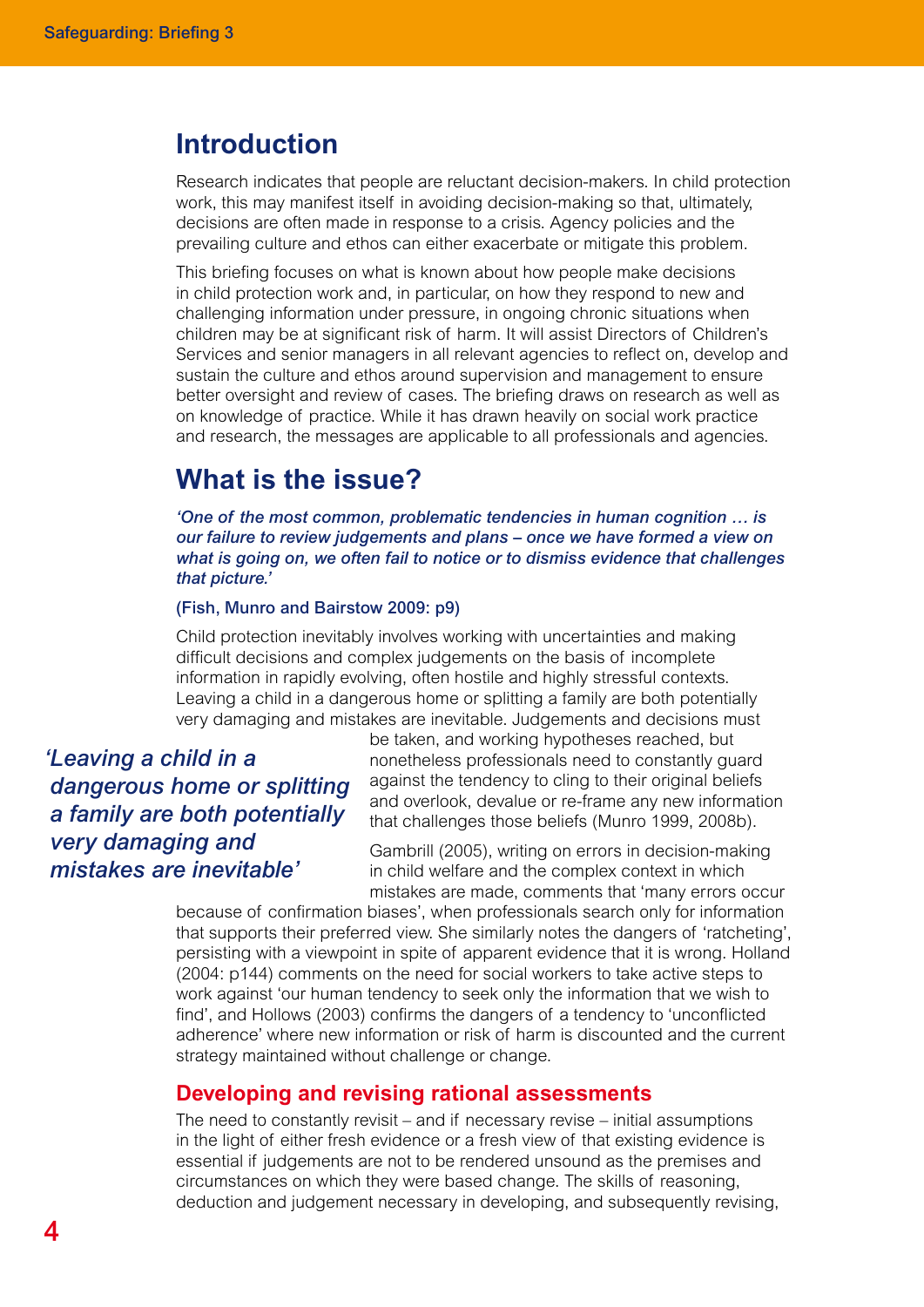rational assessments require social workers to employ a reflective, constantly self-critical approach in which the ability to change their mind is a prerequisite.

Munro (2008: p137) notes that "the single most pervasive bias in human reasoning is that people like to hold on to their beliefs". In the case of Victoria Climbié, an initial mislabelling of the referral as being 'a child in need' or 'Section 17' case, and failure to consider that a 'child in need' may also be a child who is suffering significant harm, requiring a Section 47 inquiry, framed subsequent assumptions, activities and interventions. This led to a poor-quality assessment and actions lacking the urgency which later evidence might have suggested as appropriate, if subsequent judgements had not been framed by the initial

*'The skills of reasoning, deduction and judgement necessary in developing, and subsequently revising, rational assessments require social workers to employ a reflective, constantly self-critical approach'*

mindset or contextualisation (Munro 2005a).

Similar instances of initial or premature mislabelling and, more critically, the failure to revise earlier judgements, even when subsequently presented with contradictory information, have been noted in other studies of serious cases of abuse (Munro 1996, 1999; Dale *et al* 2002; Reder and Duncan 2004; Brandon *et al* 2008, 2009).

There are other well-known biases that can beset child protection work. In their seminal study Dingwall *et al* (1983) identified three specific types of biases in child protection work. Concepts often referred to are

'the rule of optimism' (find the most positive explanation), 'natural love' (parents invariably and naturally love their children) and 'cultural relativism' (elastic norms and standards about care of children and family life linked to perceived cultural differences). The rule of optimism, in particular, is frequently misused as a kind of shorthand to reinforce the stereotype of individual, naive, gullible practitioners.

However, the actions and decisions of individual practitioners must be examined and understood in the wider context of both the organisation's internal ethos and the wider political and social context. Dingwall *et al* saw the rule of optimism "as a dimension of the organisational culture of child protection services which is founded on the deep ambivalence that we feel in a liberal society about state intervention in families". They go on to say that "although the rule is, of course, operated by individuals, they do so as members of organisations where structures, incentives and sanctions are designed to sustain the preference which it embodies" (Dingwall *et al* 1995: p247).

#### **Healthy scepticism and respectful uncertainty**

As already observed, child protection inevitably involves frontline staff working in unstable, distressing and sometimes personally threatening situations, where instances of evasiveness, concealment or outright dishonesty by some of the protagonists can be anticipated, if not assumed. Munro (2005b) comments that repeated inquiry reports show the extraordinary lengths to which some abusive parents can go in their efforts to deceive practitioners. In light of this reality, and his view that in the Victoria Climbié case the inexperienced and poorly supervised social worker had failed to keep an open mind as to alternative explanations or to test out all the concerns raised and the explanations given, Lord Laming proposed that the concepts of 'healthy scepticism' and 'respectful uncertainty' should form the basis of relationships between social worker and families in such cases (Laming 2003: pp159, 205, 322).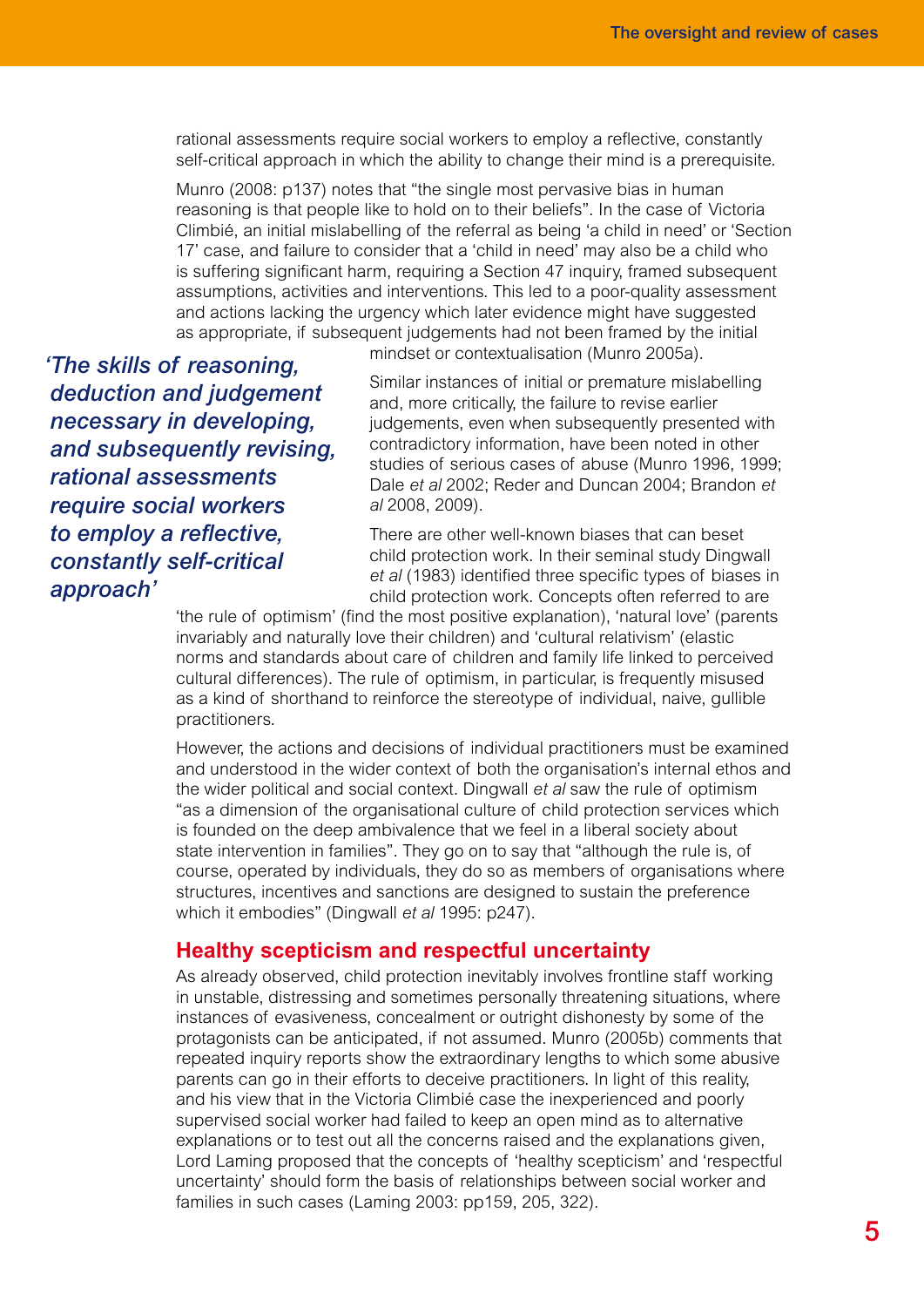Laming also acknowledged that, while directors of children's services cannot be expected to micro-manage or know the detail of every case in their area, they do need to ensure that the quality assurance systems are in place so that managers and front-line staff can readily identify where things are going wrong at an early stage and can take early corrective action (House of Commons Health Committee 2003). Establishing a culture of openness to change, to constructive challenge and self-criticism is fundamental to this process. This is particularly critical given other research indicating that even in a multi-agency context, views of a case can crystallise early on, within and between agencies, and such views can persist, despite fresh information or evidence to the contrary (Farmer and Owen 1995).

#### **The quality of analysis in assessments**

Assessment should be seen as an ongoing process. It requires practitioners to be adept in developing trusting relationships with children and families on the basis of which they can probe to gain a deeper understanding of needs and circumstances; synthesising and analysing information in order to form judgements and make decisions about the best way to safeguard and promote a particular child's welfare.

Assessment is one of the most critical, complex and controversial areas of child protection practice and approaches to assessment models ranging from the diagnostic, predictive, broad social and bureaucratic, have all been in use in recent years (Holland 2004). The *Framework for the assessment of children* 

*'Assessment should be seen as an ongoing process. It requires practitioners to be adept in developing trusting relationships with children and families'*

*in need and their families* (Department of Health *et al* 2000), with its focus on the child's needs, the parenting capacity of the main carers, as well as wider family and environmental factors, draws on a broader social assessment approach and has arguably provided a helpful foundation for strengthening assessments (Cleaver and Walker 2004). Nonetheless, some would question whether the prominence of, and reliance on, checklists and forms, helps or hinders thoughtful, reflective practice. At the same time, inspection reports and some studies, such as Cleaver and Walker's, have

continued to highlight concerns about the quality of analysis in assessment.

Munro argues that professional judgements should be regarded as valuable, but fallible, perspectives, as merely working hypotheses that require further testing. Child protection services and managers need to establish the systems, ethos and context in which constant testing and revision of hypotheses and assumptions can underpin practice, as well as creating a working environment where professionals are actively encouraged to question their judgements and to invite alternative opinion – one in which it is acceptable and safe to simply change their mind. In *Common errors of reasoning in child protection work* (Munro 1999), the author argues that although professionals have often demonstrated a reluctance to revise their initial risk assessments or to reappraise the situation in light of new evidence, by being made aware of this tendency they can also take steps to avoid its dangers.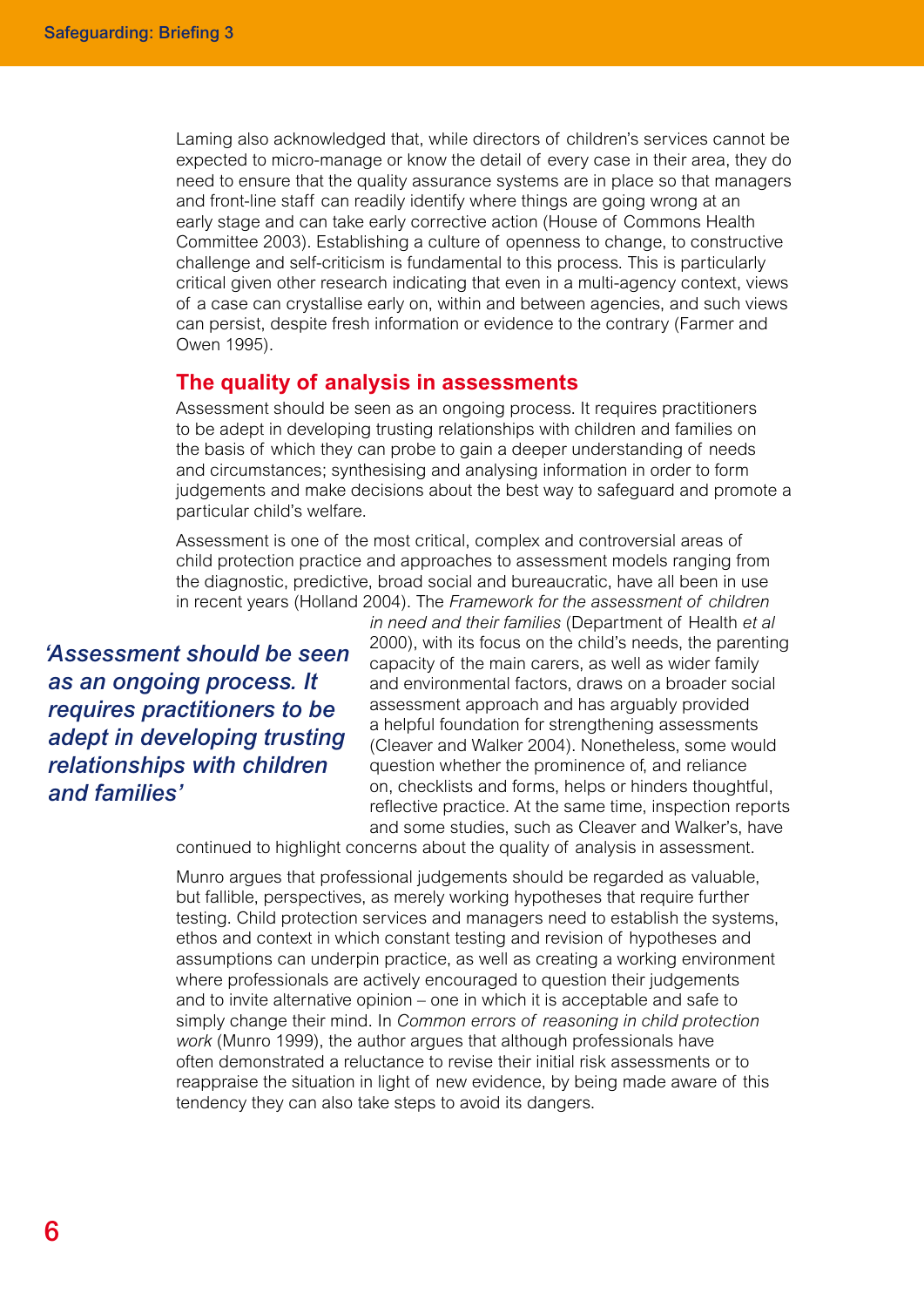# **How to respond to changing circumstances or evidence**

To date two main strategies have been identified as effective. These can be summarised as:

- professionals playing their own devil's advocate
- bringing in a fresh pair of eyes to consider the case (Munro 2007).

Possible routes to achieving these strategies are explored below.

# **Playing the devil's advocate**

It is inevitable, however supportive and collaborative their work environment, that frontline workers must constantly make snap assessments and judgements while working on their own. According to Munro (2008b), research has found that the most effective corrective to initial biases, misjudgements or the subsequent clinging to erroneous belief despite new evidence, is for social workers to play their own devil's advocate: taking the opposite view to their own view and arguing for that opposing view.

Reder and Duncan (1999) similarly argue that front-line staff need to develop 'a dialectic mindset' in which there is a constant balancing of opposing arguments, alternative hypotheses or conflicting versions of events. Practitioners need to be clear when receiving initial referral information – 'who is saying what about whom' – and be able to distinguish the referrer's opinions from views based on their actual observations. Initial hypotheses can then be developed which can be tested against information from other sources and direct observation in interviews with the family. Alternative explanations or interpretations should then be considered and a synthesis of opposing views – a best judgement on balance of probabilities – arrived at. In doing so, predispositions to bias must be carefully considered. 'Initial assessment and enquiries: ten pitfalls and how to avoid them', in *Working together to safeguard children*, suggests that professionals ask themselves:

- Would I react differently if these reports had come from a different source?
- What were my assumptions about this family and what, if any, is the hard evidence supporting them?

(Department of Health, Home Office, Department for Education and Employment, 2006: p113)

Hart and Powell (2006) offer practice tips including 'base your judgements on evidence not optimism'. In addition, they urge practitioners to 'see life from the child's point of view'. They ask practitioners to consider:

*'Can you picture what life is like for this child? Does this case file give you a real sense of the day-to-day experiences of this child living with these parents? Now and in the future? Has the child been seen and spoken to?'*

(Hart and Powell 2006: p19)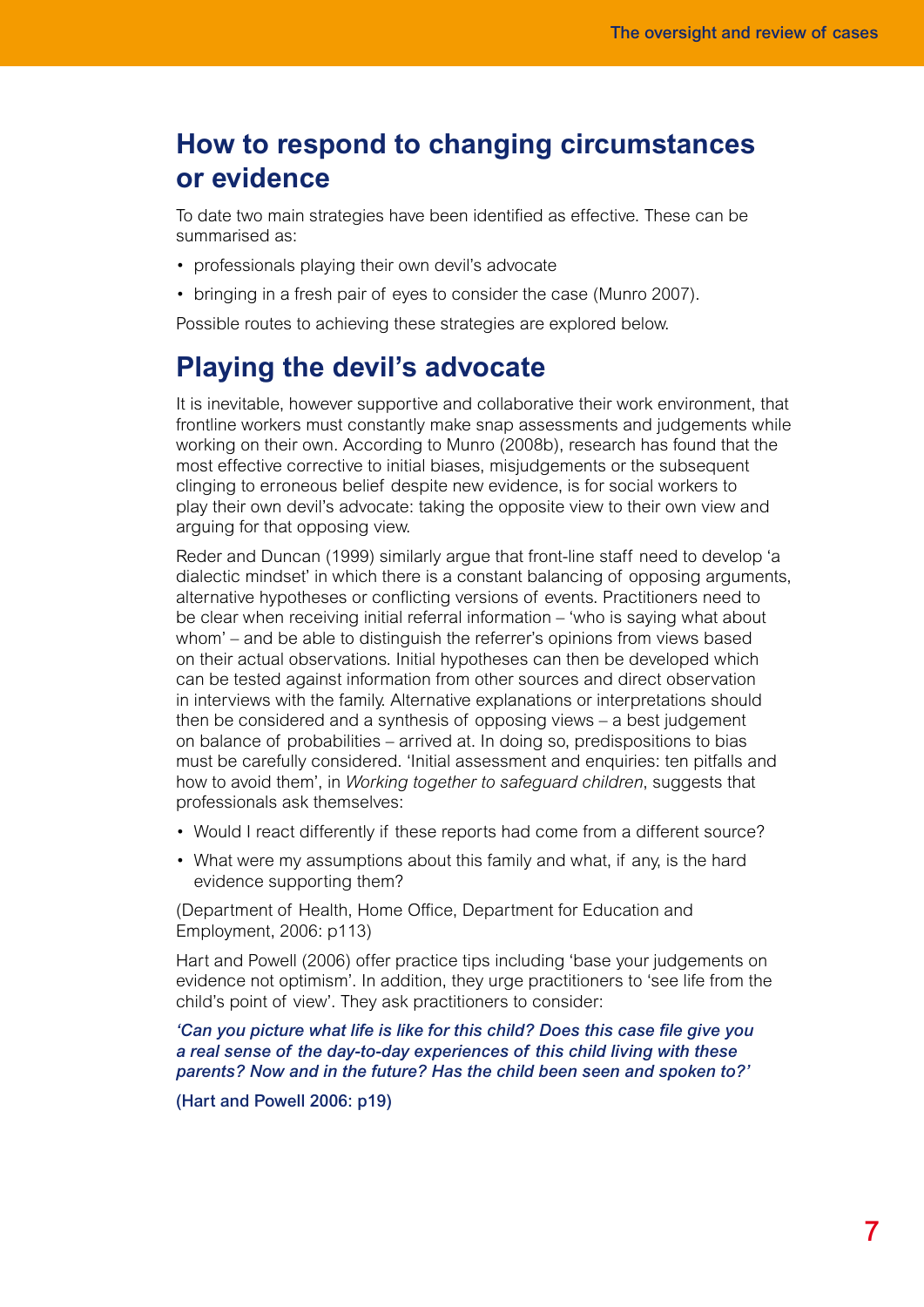Noting the strong similarities between the Victoria Climbié Inquiry findings and those of numerous previous inquiry reports, Reder and Duncan argue the need for fundamental improvements in the capacity of professionals to think critically about their cases and judgements. They also argue for the improvements in training and resources to support such critical thinking:

#### *'Practitioners need to adopt an assessment mindset, in which they automatically embark on an assessment in order to inform them how they should respond to a referral and regularly review their assumptions and formulations in the light of new information.'*

#### (Reder and Duncan 2004: p105)



Dalzell and Sawyer (2007) reiterate Reder and Duncan's call for a dialectic or reflective mindset, following the Socratean principles of 'the acquisition of knowledge through dialogue and argument'. They recommend that practitioners and professionals revisit their narratives and thought processes in a particular case and ask themselves questions such as:

- At what points did you change your assessment of the situation?
- What alternative goals may have existed at certain points?
- What alternative goals were available to the ones taken?
- What factors might have led to the chosen option?
- Ask hypothetical questions, such as what might have happened if a particular piece of information had not arrived or if another agent in the story had acted in a different way?
- If a particular option had been blocked, what would your reaction have been?
- What would you have done or thought if something that happened hadn't happened?
- What might your assumptions have been?

(Dalzell and Sawyer 2007: p96)

The authors also recommend that, at the outset of a case, practitioners carry out a 'cultural review' alerting themselves to any areas where their assumptions, prejudices or simple lack of knowledge may have a bearing on their response to the family and the approach taken to working with them. Shemmings (2008) invites practitioners to interrogate their view of what is happening on a case, to ask themselves:

- Why do I think that?
- What is my evidence?
- How can I test my view?
- Might there be other explanations?
- How might others describe and explain what is going on?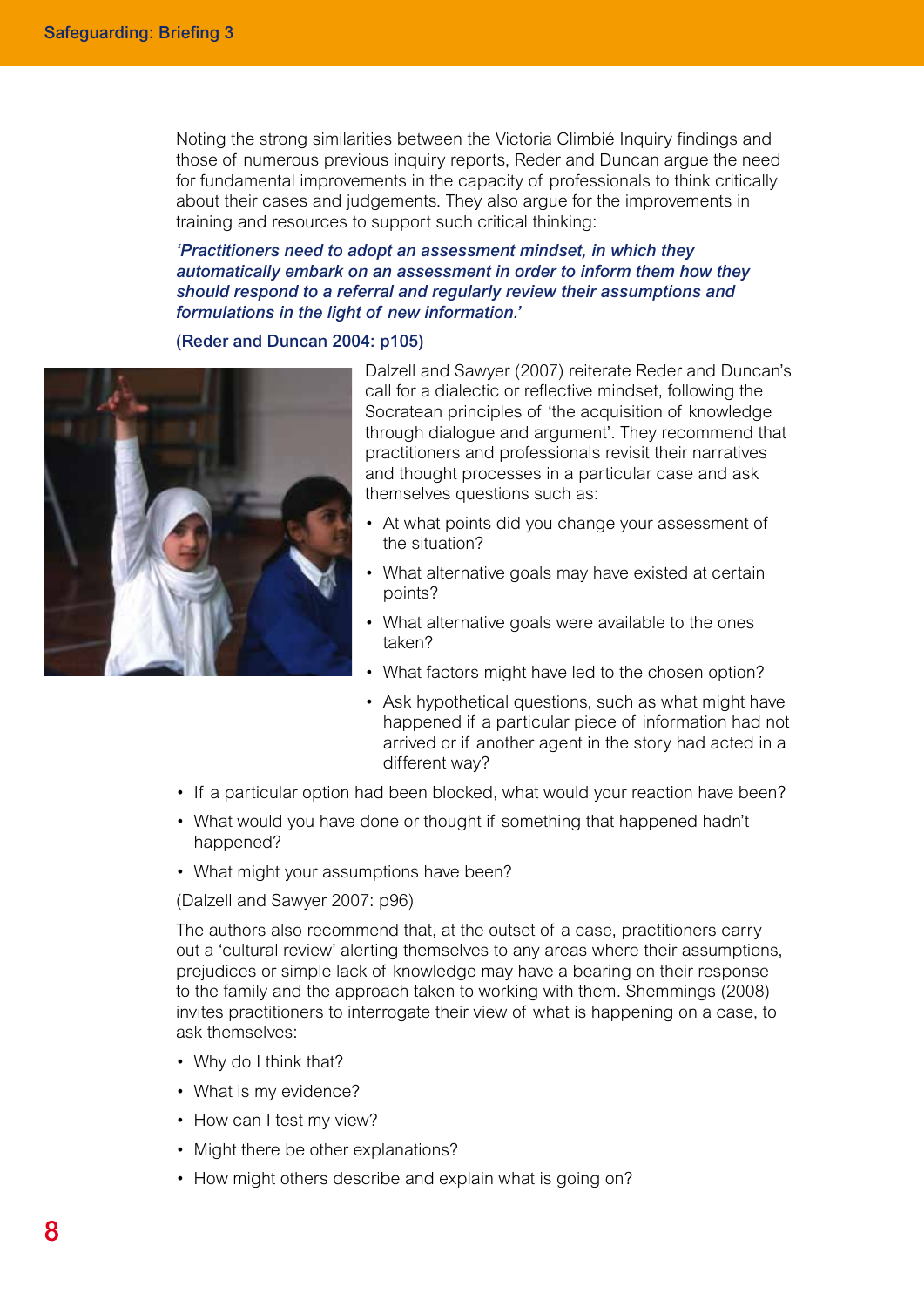He then suggests that they review their original hypotheses, asking themselves:

- Does this still make sense?
- Do I need to change my view?

(Shemmings 2008)

Many, including Reder and Duncan (1999), Schon (1983) and Holland (2004) argue for a 'reflective mindset'. Dalzell and Sawyer (2007) acknowledge that, while achieving such reflective practice may appear an aspirational goal for many social workers caught up in intense pressures of front-line work, it is, nonetheless, essential in order to make the best possible decisions. Reflective practice needs to be supported at the individual, team and agency level and requires careful nurturing, time and space in which to thrive.

It is evident that the agency ethos, work environment and context can facilitate, reinforce or obstruct such reflective practices. Lord Laming (2009) in his recent progress report on child protection practice in England emphasises the vital importance of 'a supportive learning environment that actively encourages the continuous development of judgement and skills'.

## **Introducing a fresh pair of eyes**

Lord Laming (2009) reiterates the long-accepted position that high-quality supervision is critical to good practice. It is the primary mechanism for assuring effective oversight and review of practice and most commentators observe that the quality of supervision available is one of the most direct and significant determinants of practitioners' ability to develop and maintain critical mindsets and work in a reflective way. For first-line managers/casework supervisors to undertake this role well, requires that their training is balanced towards continuing professional knowledge development and towards the acquisition of skills in supervision and team leadership, and less on purely managerial knowledge and skills.

As many have observed:

*'Practitioners who are well supported, receive supervision and have access to training are more likely to think clearly and exercise professional discretion.'*

(Brandon *et al* 2005: p174).

#### **Supervision and reflective practice**

*'Supervision helps practitioners to think, to explain and to understand. It also helps them to cope with the complex emotional demands of work with children and their families.'*

(Brandon *et al* 2008: p106)

## *'Supervision sessions should both support and challenge practitioners'*

Supervisors can support critical thinking and reflection, helping practitioners to use both their intuitive and analytic reasoning skills, to value and understand the respective contributions of each, and hopefully to achieve a more integrated approach. Supervision sessions should both support and

challenge practitioners, helping them to avoid the temptation to slip uncritically into either an analysis skewed by bias and unfounded assumptions, or simply defaulting to the entrenched 'agency view'. This is particularly important where, as is now often the case due to high staff turnover, practitioners are relatively inexperienced and new to the work, or where cases have been known to the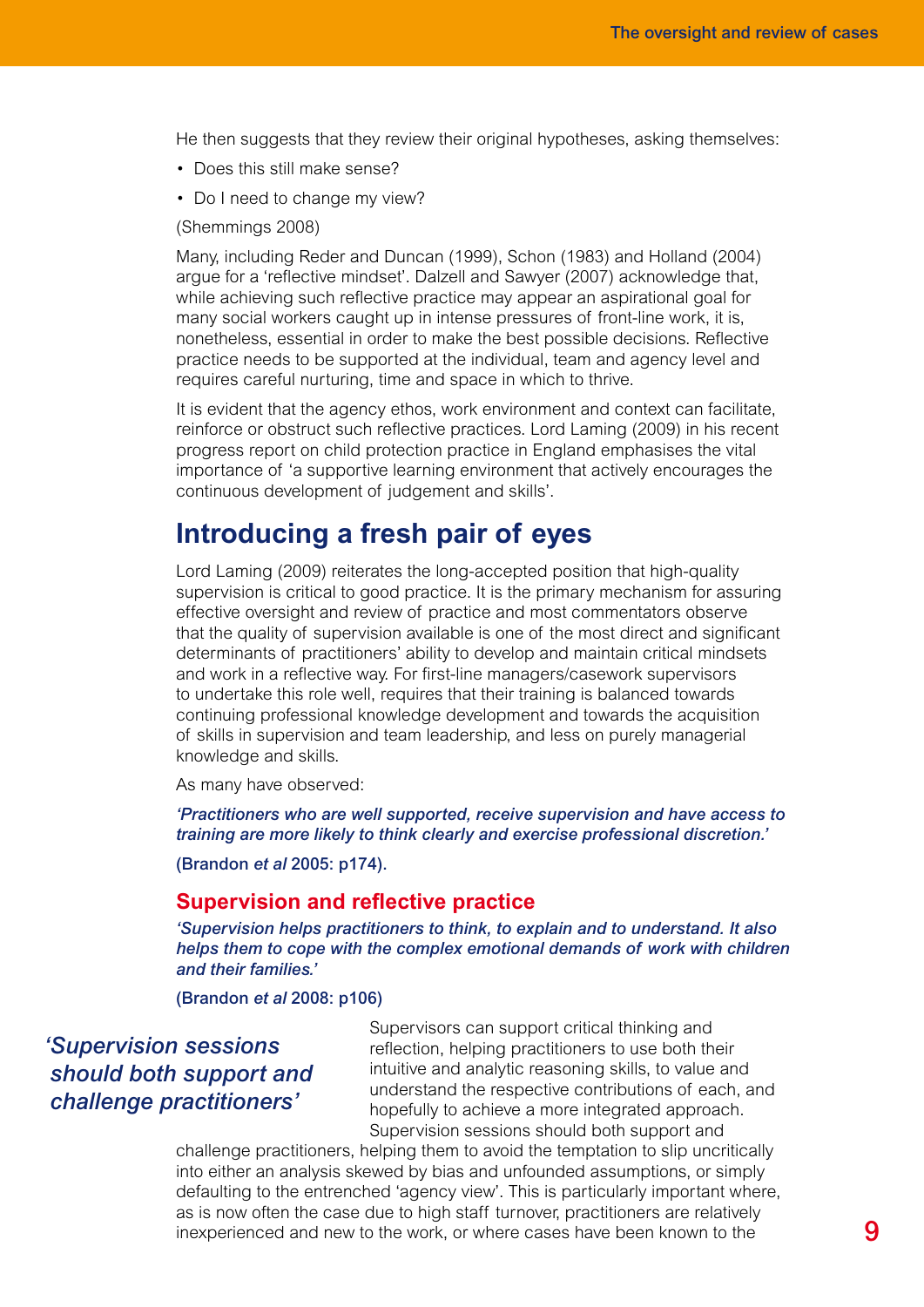agency for a long period of time. Supervisors reading case files before, and maintaining curiosity during and outside of, supervision will help the process. Timely review and reassessments in light of changing circumstances or emerging evidence are central functions of supervision and central to the organisation's ability to identify and respond effectively to new and challenging information:

*'The supervisor's role is to ensure that the worker considers the implications of new information and changing circumstances for their original analysis, and to explore the degree of fit between the worker's previous and current understanding of the situation.'*

#### (CWDC 2009: 4.1)

Literature on supervision suggests that in theory it should serve four distinct functions:

#### *Managerial*

Managers can ensure competent and accountable performance. They ensure that workers follow the procedures and policies of their agency by offering the reference to a more experienced and authoritative person (Gadsby Waters 1992). However, if the 'case management' function of supervision takes precedence over other functions, it can reduce it to 'a rubber-stamping process leading ultimately to dangerous practice' (Rushton and Nathan in Fish *et al* 2008: p54). Exclusive emphasis on the managerial function will leave the supervisee feeling that the supervisor is only interested in 'checking up on them' or watching their own or the agency's back (Morrison 2005).

#### *Continuing professional development/educational function*

This function entails enabling staff to reflect honestly on their work and interactions with users and other professionals, their assessments and strategies (Morrison 2005). It also entails imparting and sharing knowledge. Supervisors play a critical role in helping workers to critique their thinking about a case (Munro 2008). They should also be experienced and knowledgeable enough to alert their workers to relevant research and to help them make interpretative use of it in their practice (Richards *et al* 1990). Beyond supervision social workers need time to reflect, discuss and learn, if they are to avoid, or at least learn from, mistakes. New staff need time to acquire the vital confidence and experience necessary for this demanding work:

*'Dedicated time for regular supervision and learning and sufficient time to read files, to write up notes, to discuss cases with colleagues, to consult in-house libraries and to think.'*

#### (Reder and Duncan 2004: p111)

#### *Supportive or enabling*

Child protection work is inherently stressful and, apart from any human and managerial 'duty of care' considerations, this can adversely affect practice and judgement. Workers can be profoundly affected by the hostile situations and distressing cases with which they are confronted. They require support in dealing with the emotions aroused and reassurance that they are operating 'along the right lines'.

Several writers comment on the vital importance of the support function of supervision in helping frontline staff cope with the stress and anxiety generated by their work (Richards *et al* 1990; Rushton and Nathan 1996; Littlechild 2003). Owen and Pritchard (1993) state that it is crucial that workers feel free to express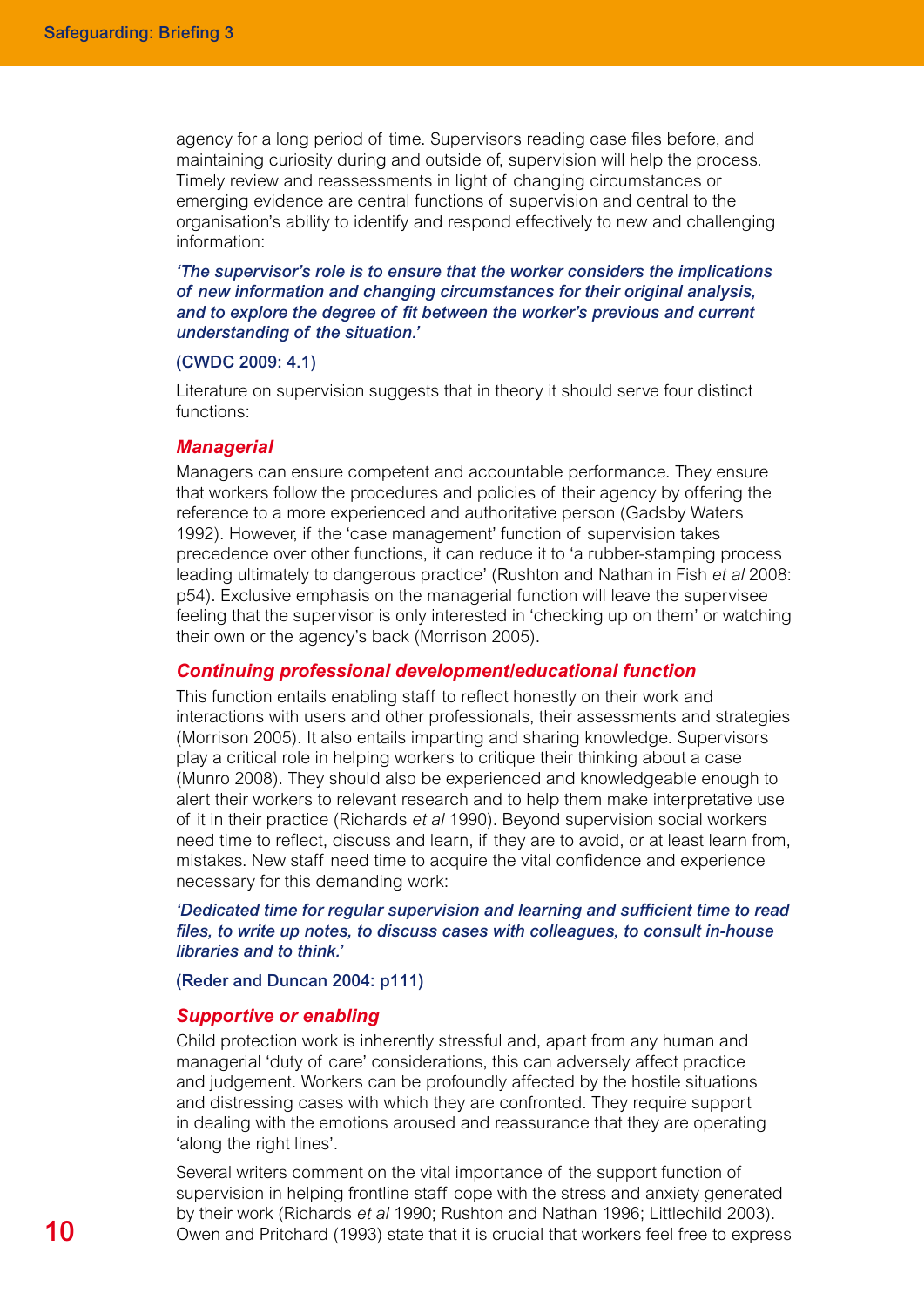their fears openly and with the confidence that they will be supported through supervision, without fear of such admissions being seen as 'not coping'. Gibbs (2001) suggests that refocusing supervision from a perceived bias towards largely managerial functions to the supportive and reflective learning functions, could go some way to lowering the high attrition rates among child protection workers.



In his recent report, Lord Laming again emphasises the importance of 'regular, high-quality, organised' supervision in promoting reflective practice and as an outlet for the severe emotional and psychological stresses under which child protection staff operate. He recommends that the General Social Care Council revise its *Codes of Practice for Social Care Workers and Employers of Social Care Workers* to clarify expectations about the quality and amount of supervision, time for reflective practice and support which staff should receive. Once this has been done, he recommends that the employer's code be made statutory for all employers of social workers (Laming 2009: p57).

#### *Engaging the individual with the organisation (mediation function)*

This may involve representing staff needs to higher management, negotiating other services needing to be coordinated or clarifying to others outside the agency the legal and resource constraints within which the team is operating (CWDC 2009; Richards *et al* 1990).

*'Supervision is an accountable process which supports, assures and develops the knowledge skills and values of an individual, group or team'.* 

(CWDC 2007: p4)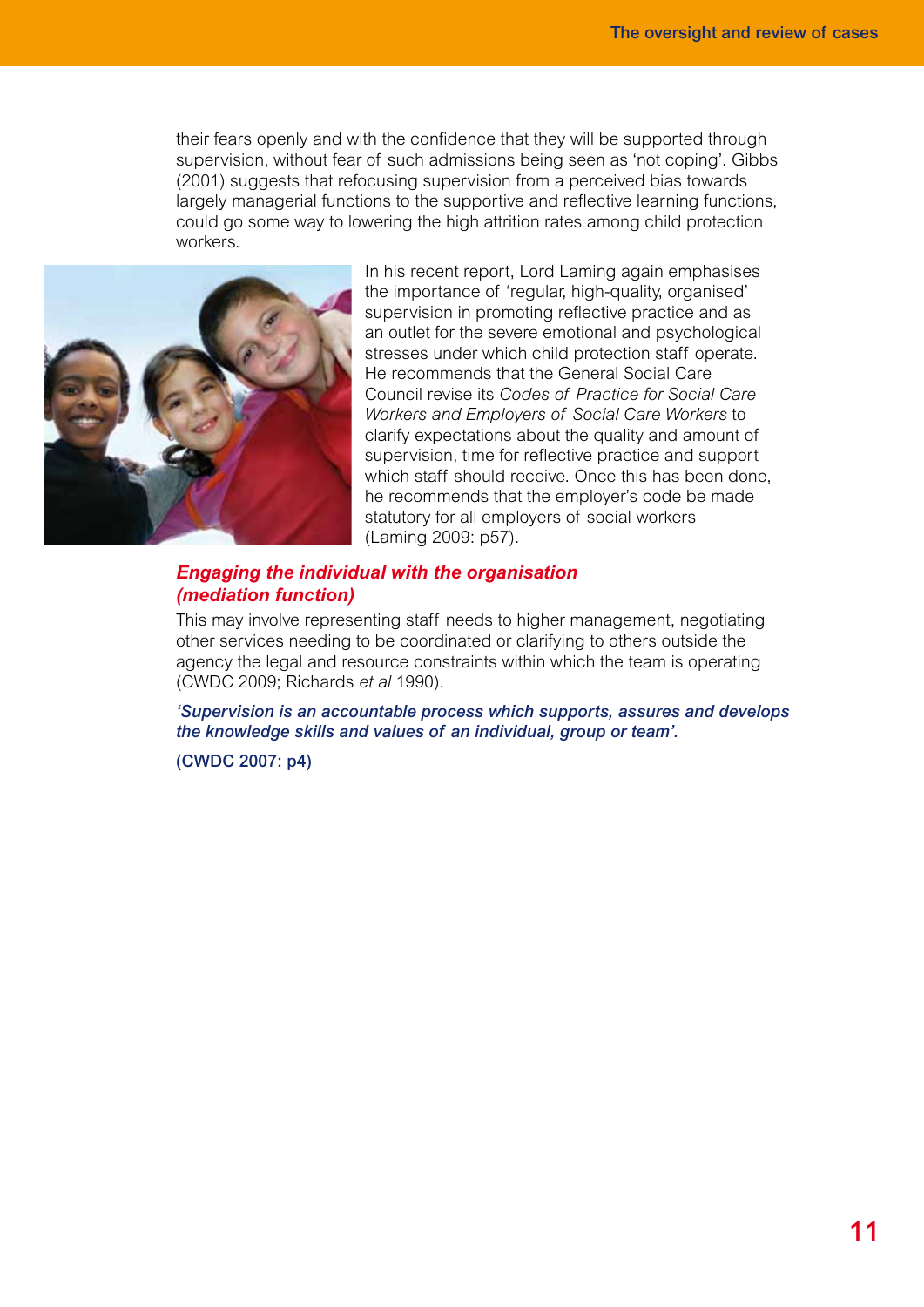## **Supervision: the rhetoric versus reality gap**

Studies indicate that while all parties might acknowledge the importance of all these functions, in practice the weight perceived as being necessary or given over to each is variable by role, with a significant difference in emphasis between team managers and front-line social workers. Team managers may emphasise the managerial aspects of supervision, while front-line social workers

*'Many agencies and teams make effective use of advisers, reviewing officers, consultation services and liaison workers from other agencies to enrich learning and thinking'*

express a need for time within the process to explore their thoughts and feelings and to reflect on their practice (Noakes *et al* 1998).

It was a recommendation of both Lord Laming's reports (2003, 2009) that the work of staff in direct contact with children be regularly supervised. Laming also emphasised the particular importance of supervision in supporting social workers' practical and emotional needs during stressful frontline dealings with at-risk children and their families. Despite this, a recent article in *Community Care* found, in a survey of front-line social workers, that most felt that their access

to adequate professional supervision was the same now as it had been in 2003, at the time of the original Victoria Climbié Inquiry. More than a quarter of those who took part in the survey felt that *the situation had actually worsened*, with an increasing emphasis on bureaucratic and managerial goals and meeting targets rather than encouraging analysis and reflective practice (Hunter 2009).

Commenting on the 'widely recognised' view that the theoretically multiple functions of supervision, embracing management, education and support have been eroded to allow managerial requirements to dominate, Ruch (2007) argues that in practice supervision no longer helps practitioners reflect and clarify their thoughts and feelings about a case:

*'In its current configuration, supervision – certainly within most statutory social work settings – does not offer the appropriate conditions in which thoughtful practice that embraces "respectful uncertainty" and "healthy scepticism" can be nurtured.'*

(Ruch 2007: p372)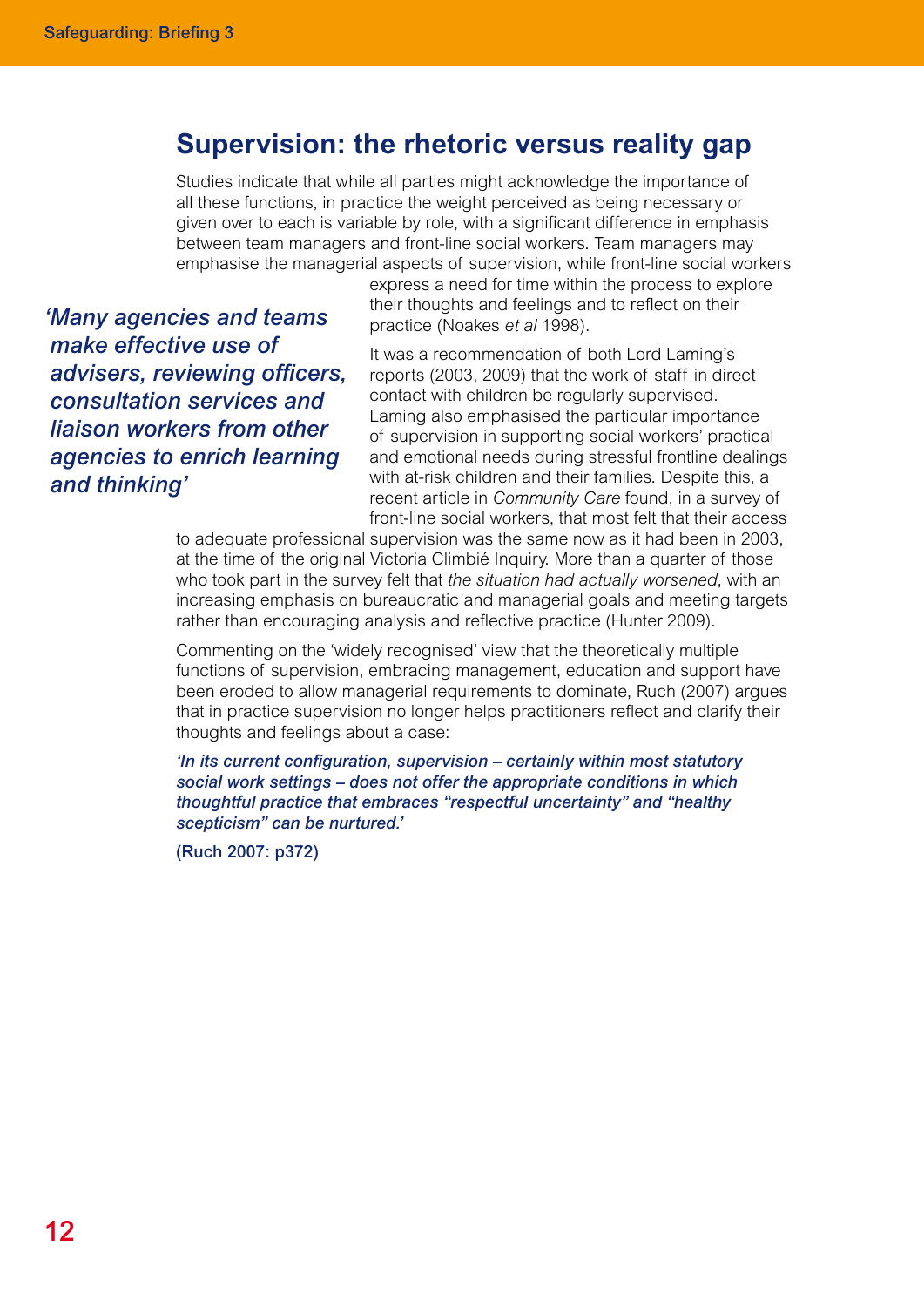### **Other ways of providing/ensuring effective oversight and providing the 'fresh pair of eyes' for cases**

If the new managerial preoccupations of supervision have increasingly eroded its educative and reflective functions, then some critics argue the need to provide 'a new person to take a fresh look at the evidence or of helping the worker consider a rival point of view' (Munro 2005b). Ruch suggests that other forums may be necessary to provide the reflective space essential for good practice. Ruch draws attention to the positive contribution of 'communicative and collaborative practices' such as co-working, consultation forums, group supervision and case discussions in allocation and team meetings. In an analysis of serious case reviews, Brandon *et al* (2005) identify the need for access to, and skilled use of, external specialists and child protection specialists. They argue that the restructuring of services and new policy frameworks will not, on their own, produce safer decisions about children.

Many agencies and teams make effective use of advisers, reviewing officers, consultation services and liaison workers from other agencies to enrich learning and thinking. Other models/approaches include splitting off the managerial from the reflective aspects by having a clinical supervisor as well as a line manager; mentoring schemes, especially for new staff and for new managers; and having a small team led by an experienced practitioner attached to a child, rather than a single worker. All of these have the potential to bring in different perspectives, to challenge and to share responsibility but managers should be alert to the

*'Managers should continuously work to promote an ethos of openness, rigour and challenge, to produce staff who routinely and effectively play their own devil's advocate'*

risks of diffusing responsibility and must ensure that lines of accountability are explicitly addressed and regularly reviewed.

The thoughtful and creative use of case file audits within individual agencies and across multi-agency teams is another idea generating interest. The spirit with which this is approached is crucial. It must be seen as an opportunity for self-reflection and as a dynamic learning process, undertaken in a climate of openness.

Multi-agency teams and forums such as core group meetings, network meetings and child protection

conferences should also provide opportunities for oversight, review and challenge. However, it should be noted that it is not only individuals who show a propensity for bias and distorted thinking. 'Groupthink', the term applied by Janis (1982) to the tendency of groups to avoid dissension, is also a hazard. Other researchers (Corby 1987; Birchall and Hallett 1995; Farmer and Owen 1995) have all reported a high level of conformity in case conferences. Group leaders therefore have to challenge themselves to encourage dissent and be open to challenge, sometimes even appointing a 'devil's advocate' to diminish this tendency.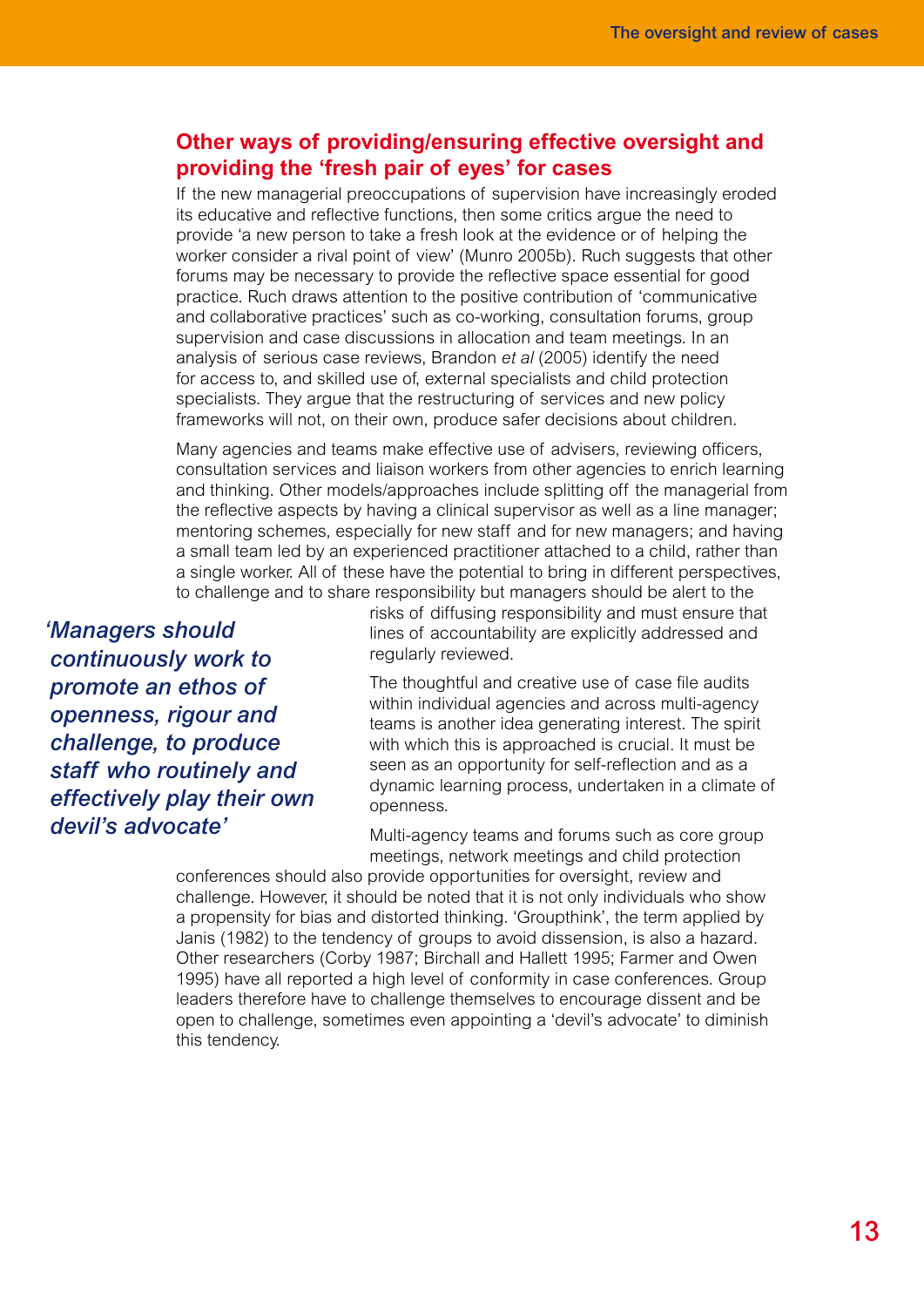# **Implications of the research for senior managers**

Lord Laming places strong emphasis on the role of senior managers, urging them to:

*'value first-line managers ensuring that management oversight of decision-making is rigorous and that the lines of communication between senior managers and front-line child protection staff are as short and effective as possible'.*

#### (Laming 2009: p20)

Senior managers set the tone and significantly influence the culture of the agency. The questions they ask, the areas they visit and the timing of visits, the framing of questions will all influence how staff approach their work and the expectations they have of supervision. Staff will be influenced by the messages, both overt and covert, which they get about priorities within the agency.

Senior managers can demonstrate their commitment to continuous development and reflective practice through the systems and processes they encourage. These may include, for example, journal clubs, time and permission for different types of supervision, participation in case discussions, sometimes providing front-line cover to enable managers to participate in improvement activities.

In short, managers should continuously work to promote an ethos of openness, rigour and challenge, as such environments are most likely to produce staff who routinely and effectively play their own 'devil's advocate', using opportunities such as supervision, surgeries, consultation sessions, co-working and other forums or mechanisms to engage a 'fresh pair of eyes'.

Demonstrable commitment to agency policies around training and development for first-level managers that focus on their role as managers of practice is another way for senior managers to influence the practice environment.

Senior managers must also apply these mechanisms and approaches to themselves, playing their own devil's advocate and inviting alternative perspectives, honest and open questioning and challenging their own work, as well as performing these functions for their staff. They must consider the extent to which their audit and management practices are likely to promote or work against such a learning ethos and open, thoughtful, practice.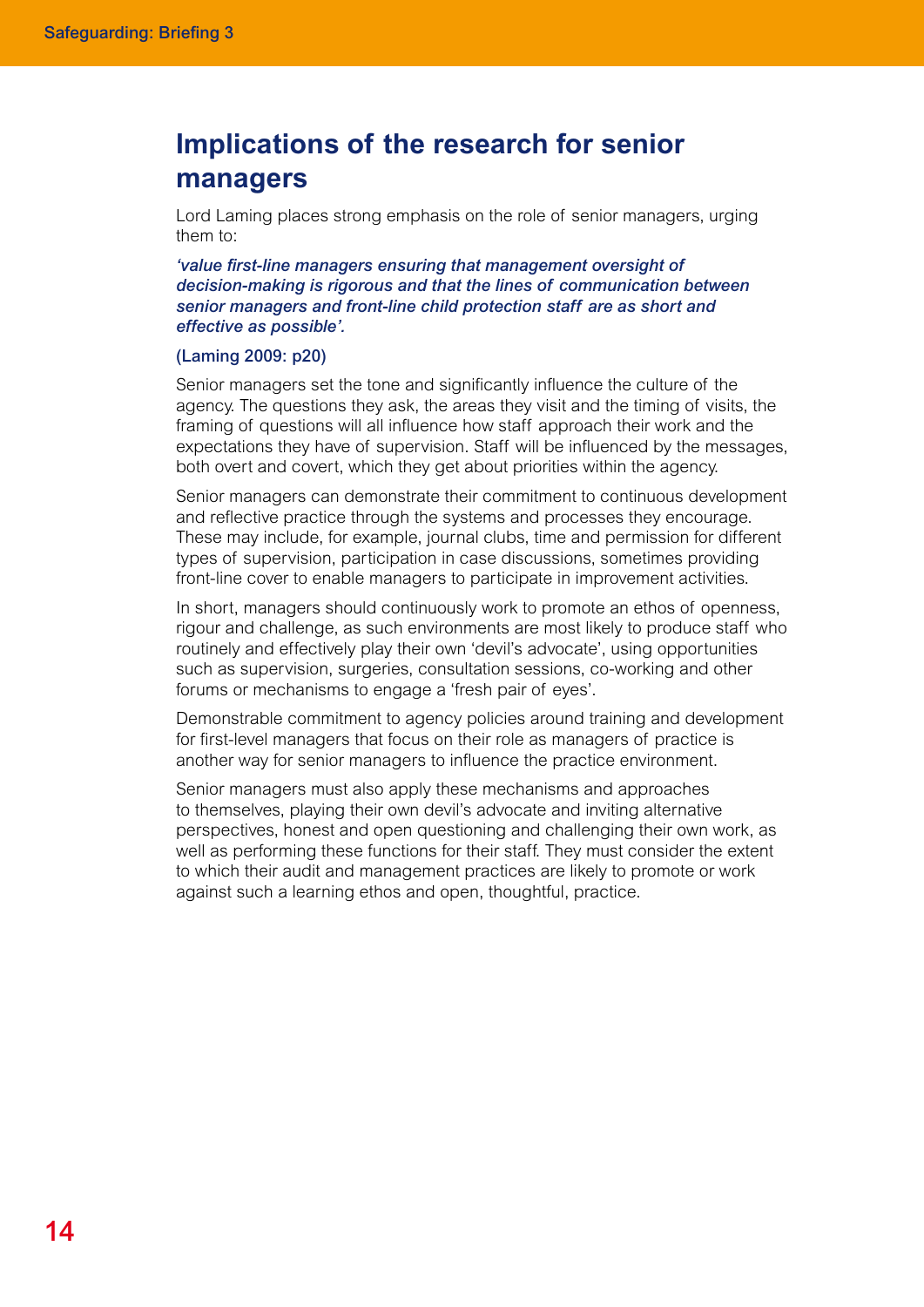## **References**

Birchall, E. and Hallett, C. (1995) *Working together in child protection*, Edinburgh, Scotland: HMSO.

Brandon, M., Dodsworth, J. and Rumball, D. (2005) 'Serious case reviews: learning to use expertise', *Child abuse review*, 14, 160–176.

Brandon, M., Belderson, P., Warren, C., Howe, D., Gardner, R., Dodsworth, J. and Black, J. (2008) *Analysing child deaths and serious injury through abuse and neglect: what can we learn? A biennial analysis of serious case reviews 2003–2005*, London: DCSF.

Children's Workforce Development Council (2007) *Providing effective supervision: a workforce development tool, including a unit of competence and supporting guidance*, Leeds: CWDC.

Children's Workforce Development Council (2009) *Supervision guide for social workers: newly qualified social workers pilot programme*, Leeds: CWDC.

Cleaver, H. and Walker, S. (2004) 'From policy to practice: the implementation of a new framework for social work assessments of children and families', *Child & Family Social Work*, 9, 81–90.

Corby, B. (1987) *Working with child abuse*, Milton Keynes: Open University Press.

Dale, P., Green, R. and Fellows, R. (2002) *What really happened? Child protection case management of infants with serious injuries and discrepant parental explanations*, London: NSPCC.

Dalzell, R. and Sawyer, E. (2007) *Putting the analysis into assessment: undertaking assessments of need*, London: National Children's Bureau.

Department of Health, Department for Education and Employment and Home Office (2000) *Framework for the assessment of children in need and their families*, London: TSO.

Department of Health, Home Office, Department for Education and Employment (2006) *Working together to safeguard children: a guide to inter-agency working to safeguard and promote the welfare of children*, London: TSO.

Dingwall, R., Eekalaar, J. and Murray, T. (1983) *The protection of children: state, intervention and family life*, Oxford: Blackwell.

Dingwall, R., Eekalaar, J. and Murray, T. (1995) *The protection of children: state intervention and family life, second edn*, Oxford: Blackwell.

Farmer, E. and Owen, M, (1995) *Child protection practice: private risks and public remedies. A study of decision-making, intervention and outcome in child protection work*, London: HMSO.

Fish, S. (2009) *Confident accountability for decision-making: a research-based expert briefing*, London: Centre for Excellence and Outcomes in Children and Young People's Services (C4EO).

Fish, S., Munro, E. and Bairstow, S. (2008) *Learning together to safeguard children: developing a multi-agency systems approach for case reviews*, London: Social Care Institute for Excellence.

Gadsby Waters, J. (1992) *The supervision of child protection work*, Aldershot: Avebury.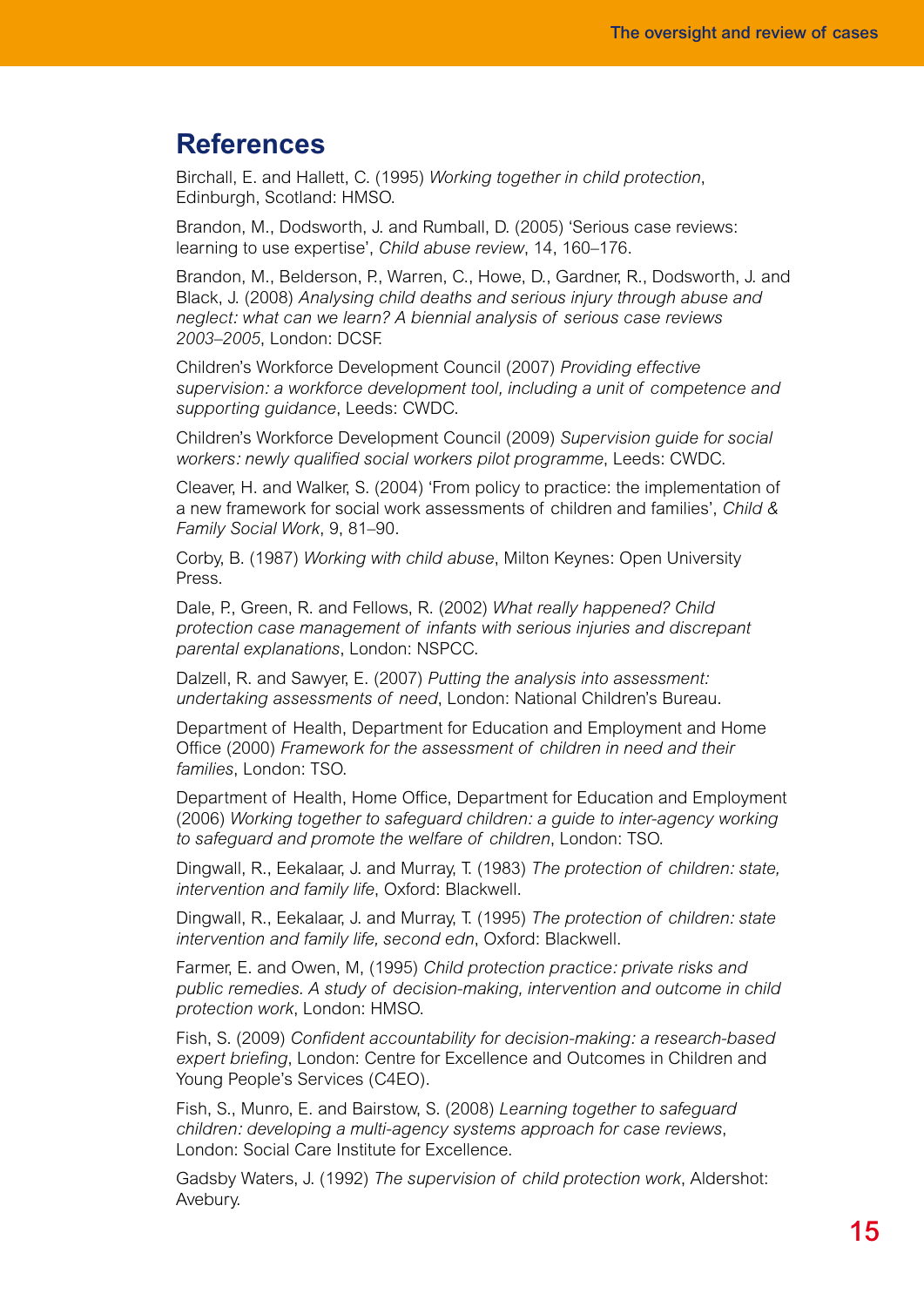Gambrill, E.D. (2005) 'Decision-making in child welfare: errors and their context', *Children and youth services review*, vol 27, 4, 347–352.

Gibbs, J.A. (2001) 'Maintaining front-line workers in child protection: a case for refocusing supervision', *Child abuse review*, 10, 323–335.

Hart, D. and Powell, J. (2006) *Adult drug problems, children's needs: assessing the impact of parental drug use: a toolkit for practitioners*, London: National Children's Bureau.

Holland, S. (2004) *Child and family assessment in social work practice*, London: Sage.

Hollows, A. (2003) 'Making professional judgements in the framework for the assessment of children in need and their families', in Calder, M.C. and Hackett, S. (eds) *Assessment in childcare: using and developing frameworks for practice*, Lyme Regis: Russell House.

House of Commons Health Committee (2003) *The Victoria Climbié inquiry report. Sixth report of session 2002–03*. HC 570, London: TSO.

Hunter, M. (2009) 'Whatever happened to supervision?', *Community care*, 23 April, 18–19.

Janis, I. (1982) *Groupthink: psychological studies of policy decisions and fiascos*, Boston, MA: Houghton Mifflin, second edn, in Munro, E. (2002) *Effective child protection*, London: Sage.

Laming, Lord (2003) *The Victoria Climbié inquiry. Report of an inquiry by Lord Laming. Cm 5730*, London: TSO.

Laming, Lord (2009) *The protection of children in England: a progress report,* London: TSO.

Littlechild, B. (2003) 'Working with aggressive and violent parents in child protection social work', *Practice*, 15, 1, 33–44.

Morrison, T. (2005) *Staff supervision in social care: making a realistic difference to staff and service users*, Brighton: Pavilion.

Munro, E. (1996) 'Avoidable and unavoidable mistakes in child protection work', *British journal of social work*, 23, 193–808.

Munro, E. (1999) 'Common errors of reasoning in child protection work', *Child abuse and neglect*, 23, 8, 745–758.

Munro, E. (2005a) 'A systems approach to investigating child abuse deaths', *British journal of social work*, 35, 4, 531–546.

Munro, E. (2005b) 'What tools do we need to improve the identification of child abuse?', *Child abuse review*, 14, 374–388.

Munro, E. (2007) *Child protection*, London: Sage.

Munro, E. (2008) 'Improving reasoning in supervision', *Social work now*, 40 (August), 6.

Noakes, S., Hearn, B., Burton, S. and Wonnacott, J. (1998) *Developing good child protection practice: a guide for first line managers*, London: National Children's Bureau.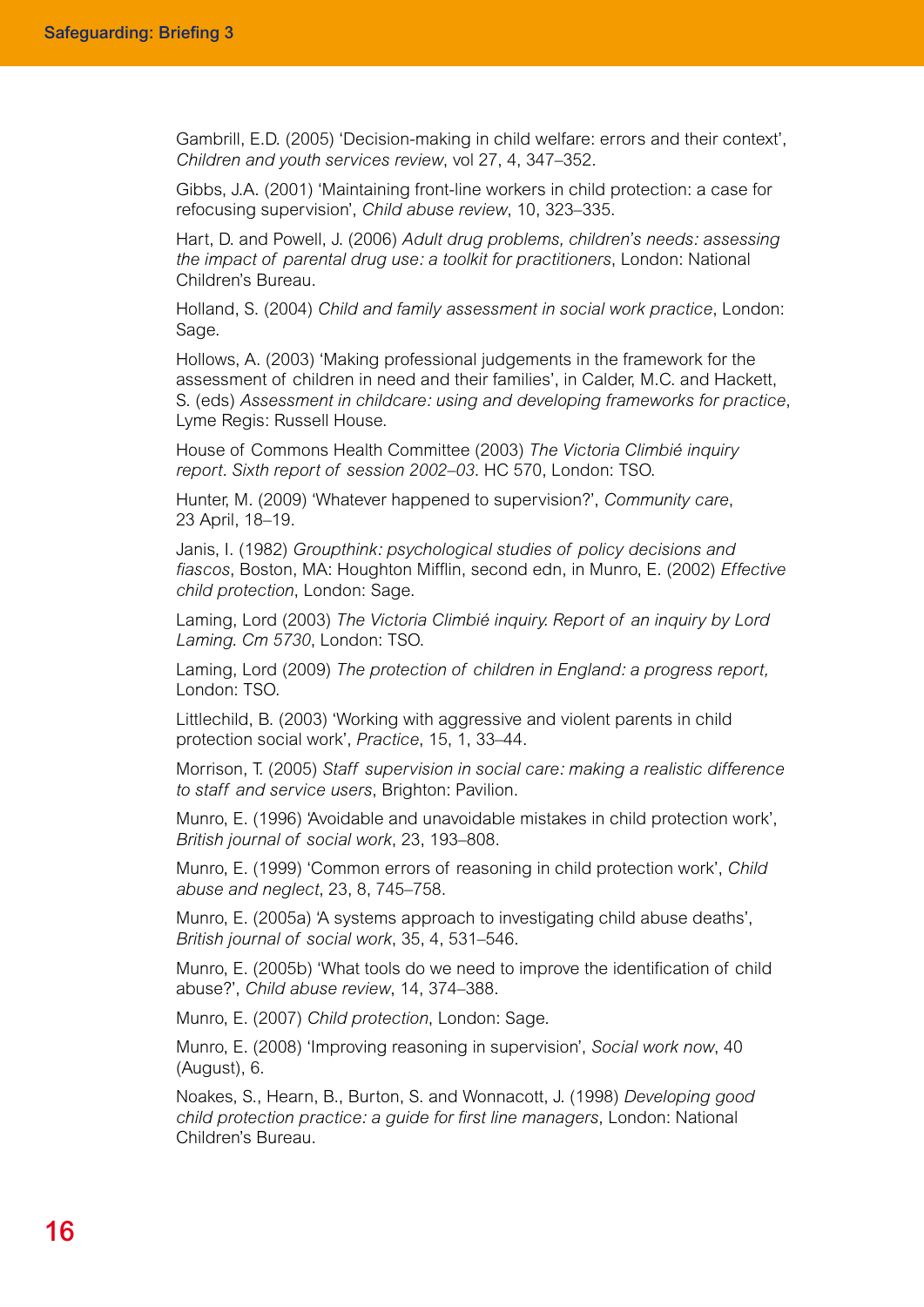Owen, H. and Pritchard, J. (1993) *Good practice in child protection: a manual for professionals*, London: Jessica Kingsley.

Reder, P. and Duncan, S. (1999) *Lost innocents: a follow-up study of fatal child abuse*, London: Routledge.

Reder, P. and Duncan, S. (2004) 'Making the most of the Victoria Climbié inquiry report', *Child abuse review*, 13, 95–114.

Richards, M., Payne, C. and Shepperd, A. (1990) *Staff supervision in child protection work*, London: National Institute for Social Work.

Ruch, G. (2007) 'Thoughtful practice: child care social work and the role of case discussion', *Child & family social work*, 12, 370–379.

Rushton, A. and Nathan J. (1996) 'The supervision of child protection work', *British journal of social work*, 26, 3, 357–374.

Schon, D. (1983) *The reflective practitioner: how professionals think in action*, New York: Basic Books, in Dalzell, R. and Sawyer, E. (2007) *Putting the analysis into assessment: undertaking assessments of need*, London: National Children's Bureau.

Shemmings, D. (2008) 'Supervision guide for social workers: newly-qualified social workers pilot programme', presentation to Kent CSC Conference in Children's Workforce Development Council, 2009, Leeds: CWDC.

Thoburn, J. and members of the Making Research Count consortium (2009) *Key messages from research on effective practice in complex child protection cases: a research-based expert briefing*, London: Centre for Excellence and Outcomes in Children and Young People's Services (C4EO).